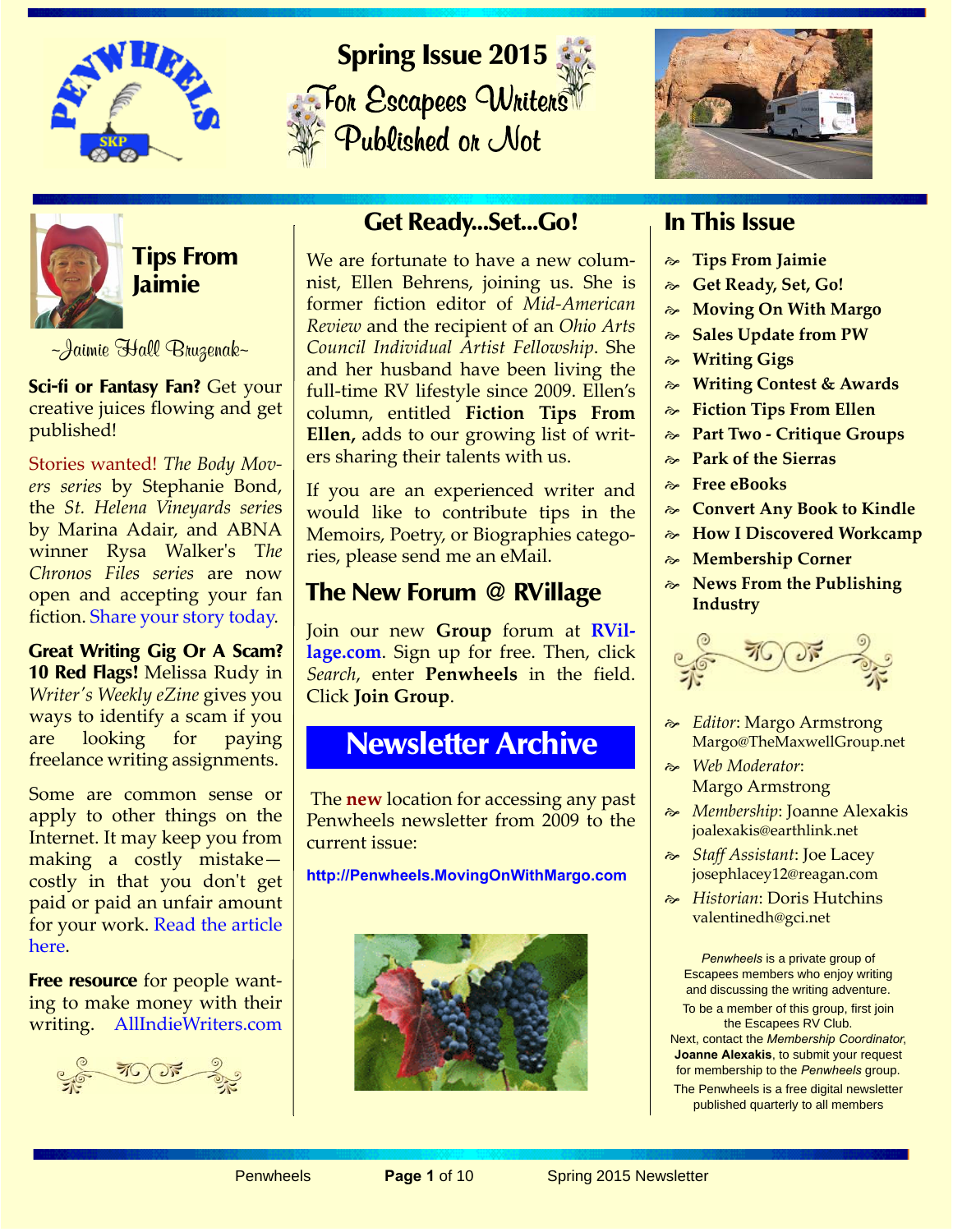

## **Ready to Publish?**

### **Do Your Research**

Before starting this journey into the eBook world, visit the Internet sites where you plan to market or publish your book. Find topics similar to your project and study its presentation on the website. Write down the positive tips for later use.

Read all the fine print in the "Publishing Guide" section. Download and save the formatting guides, sales documents, and tips. After perusing all this information, a publishing plan begins to form.

More importantly, research and compare the royalty commitments, when the sales are paid, and in what form they are paid. In other words, do not rush blindly into a publishing venue without knowing the rules.

If you choose to let the eBook be published by others, saving you the labor and frustration of converting it to the eReader format, your legal rights to use the eBook conversion on another platform may be compromised. Yes, it frees you to just write more books, but at what cost.

Your right to sell or distribute your converted eBook from these publishers is limited. It must be rewritten, a different cover designed, and probably a few other changes need to be made before offering the book to another venue.

It might be wiser to hire an editor, format converter and cover designer, if necessary. The eBook then belongs to you, the publisher, to sell anywhere in the world. Just a thought!

When you see how easy it is to self-publish, all doubts dissolve.

### **Choose a Topic, Then Choose a Title**

If there is a book burning in your soul and/or churning in your mind, you already know the topic. Choosing the right title may be more difficult.

Titles in the eBook market are particularly important because you cannot peruse the book before purchasing. Ebook websites are designed to give you a short blurb (like the back jacket of a bound book) but you cannot actually flip through the pages to get a sense of the topic.

If you are writing how-to or self-help topics, ensure that the title goes to the heart of the subject. That bit of common sense really applies to all genres.

### **Make an Outline**

It is just like being back in school. English 101 trains you to make an outline first, then fill in the content. This moves the writing process along quickly, or maybe just moves it along, depending on your mood.

Working without an outline is an invitation to writer's block. You can work on your content in any free moment. To take the best advantage of these moments, I keep a small notepad in my pocket. Some of my most creative ideas happen when I am doing something else.

Keep in mind that your book is going to be distributed internationally. Eliminate any contractions (don't, won't, I'll, you're, you'll, etc.) that are not necessary for the content. Confusion is the common complaint that readers share. Best practice is not to put any blocks in the flow of the plot.

#### **A Little Reality...Sales Update From Publishers Weekly**

Ebooks lost a little bit of sales ground in the third quarter of 2014, according to data from the latest survey of book-buying behavior from Nielsen Books & Consumers.

Ebooks accounted for 21% of unit sales for the year to date through September 30, down from 23% in the January-through-June period. After the first six months of the year, paperbacks represented 42% of units sold; after a slight increase in sales during the third quarter, their share rose to 43%. The hardcover segment's share of purchases held even at 25%.

The mystery and romance categories had the largest shares of eBook units, at 32% and 36%, respectively, but in both genres paperbacks still accounted for the highest percentage of units sold. In mystery, paperbacks accounted for 37% of purchases; the paperback format took 52% of romance purchases.

The Nielsen data also show that eBooks lost some of the ground they gained in the young adult category in the first half of 2014, when e-books were 30% of unit sales.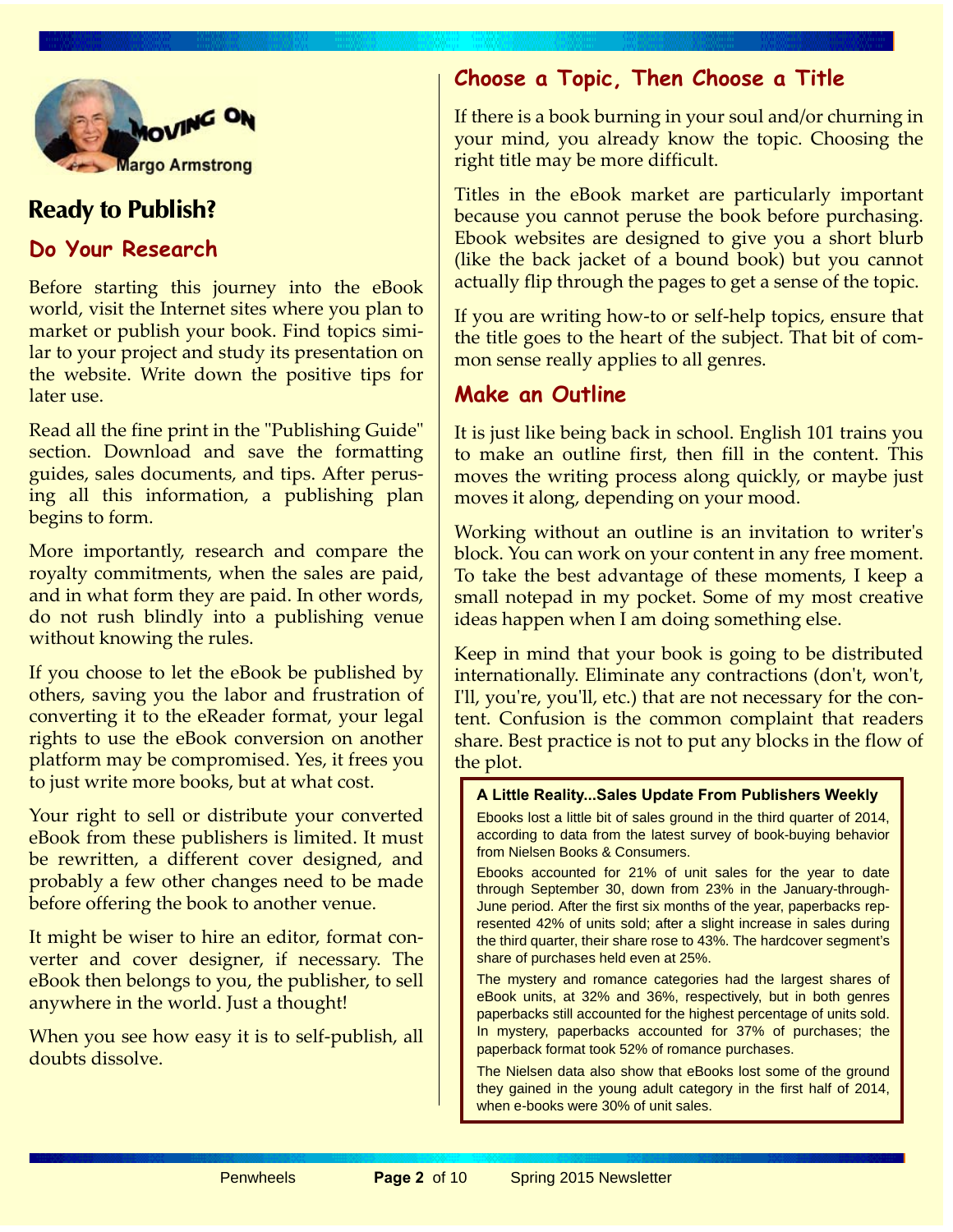## **Writing Gigs**

## **[Freelancewritinggigs.com](http://Freelancewritinggigs.com)**



Some examples of the positions offered on this job board.

- American Writers Urgent (Telecommute)
- **\*** Expert Home Improvement Writer (Telecommute)
- **\*** Freelance Writer Office Ninjas (Remote)
- **\*** Freelance Telecommute Writers
- **\*** Freelance Writers (Telecommute)
- **\*** Writers for Bornrich.com
- **\*** Article Writers (Australia)
- **\*** Writer with Health and Fitness Background
- **\*** Professional Career/Job Writer
- **\*** Creative Web Content Writer (Remote)
- \* Content Writers/SEO/Social Media

There are many writer's resources on this site. Read this excellent article, *[Free Plagiarism Check](http://freelancewritinggigs.com)ers*, for links to this type of resource.

## **Writer's Monthly Review Magazine**

## **Open to Submissions**

Writers may submit nonfiction articles about writing, book reviews, how-to's and market reviews to The *Writer's Monthly Review Magazine*, a new publication based out of Logansport, La., that focuses on writing. The periodical also features writer's assignments, contests and other activities in which writers can participate.

"The Writer's Monthly Review Magazine is a place where new writers can read articles and learn from the mistakes of others; get encouragement, inspiration, motivation and feedback from other writers," says Editor/Publisher Marcella Simmons. "Our readers are those who enjoy reading about writing to learn."

For details: [writersmonthlyreview.com](http://writersmonthlyreview.com).



## **Writing Contests & Awards**

### **[Freelancewriting.com](http://Freelancewriting.com)**



This site offers interesting writing contests for poets, screenwriters, and creative writers.

### **Tiferet Writing Contest - \$1,500 in Prizes, \$15 Fee**

Tiferet, a journal of spiritual literature and art, is accepting submissions. \$1,500 will be awarded in prizes: \$500 for the best poetry submission, \$500 for the best short story (fiction), \$500 for the best essay

### **The Eludia Award - \$1,000 Prize, \$30 Fee**

Hidden River Publishing announces the opening of the fourth Eludia Award, for a first book-length unpublished novel or collection of stories. The prize is open to women writers age 40 and older. The winning manuscript will be published on our imprint, Sowilo Press, and receive \$1,000 .

#### **4th Annual Kindle Book Awards - \$350 Cash, Fee \$29**

Sponsored by *The Kindle Book Review & Digital Book Today.* Seven winners in seven (7) categories including appropriate sub-genres (Mystery/Thriller, Romance, Literary Fiction, Sci-Fi/Fantasy, Y/A, Horror/Suspense, Non-fiction) each receive \$350 in cash.

## **[Poets & Writers Magazine PW.org](http://pw.org)**

Fourth Genre *Steinberg Essay Prize \$1,000*, Fee \$20

The Word Works *Washington Poetry Prize* \$1,500, Fee \$25

Glimmer Train Press *Short Story Award* \$1,500, Fee \$15

Tupelo Press *Kundiman Poetry Prize* \$1,000, Fee \$28

New Ohio Review *Prizes in Poetry & Fiction* \$1,500, Fee \$20

Florida Review *Editors Awards Three Prizes* \$1,000, Fee \$15

[PW.org](http:// PW.org) has many listings of writing contests, grants and awards. Entry fees range from \$0 - \$35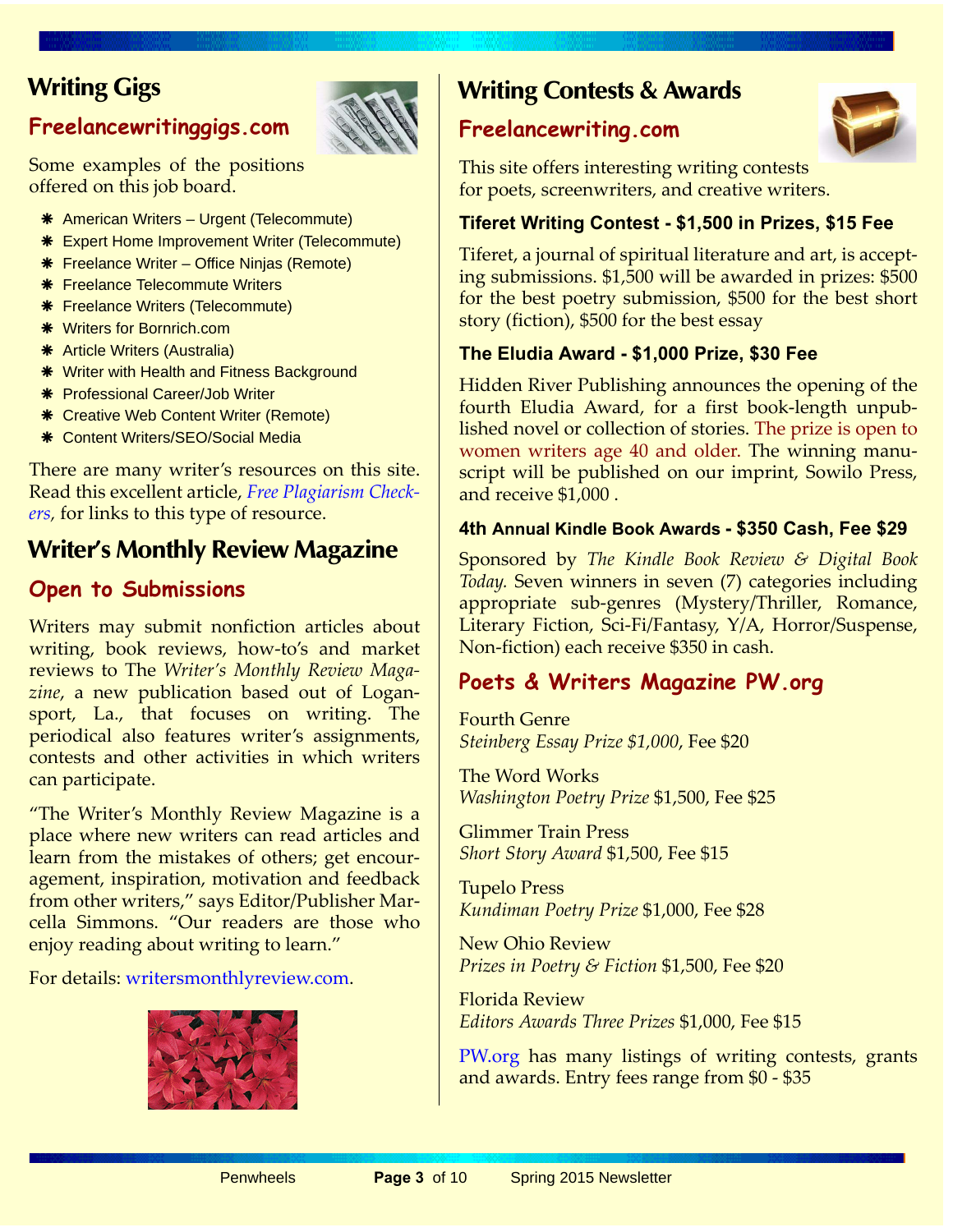

## **Characters: It's Elementary, My Dear!**

I love the TV show, "Elementary." Not only is it a creative re-con-

struction of the classic Sherlock Holmes mysteries, but the new relationship possibilities between Holmes and (now Joan) Watson add a dynamic tension to the series.

The crimes are interesting, but the characters of Holmes and Watson drive the show.

When Sir Arthur Conan Doyle created Sherlock Holmes, he never expected his character would live on hundreds of years later, or that Holmes would be re-invented, re-used and adapted over time.

We can't all expect to create a character as enduring as Sherlock Holmes, but we can strive to make our characters as memorable as we can. Here are some suggestions:

- **\*** Eccentric habits (think of Sheldon on "Big Bang" Theory" knocking on Penny's door three times)
- \* Unique perspectives on the world around them (think of Agent Gibbs' numbered rules in the TV show "NCIS")
- \* A flaw or two (to humanize someone who might otherwise seem perfect, like Sherlock's cocaine use)
- \* A distinct way of expressing him- or herself in dialogue (think of how Ziva David, in "NCIS," never used contractions, a natural result of learning English as a second language)

Keep clear notes about your character, so you won't give her a Cape Cod style house on Primrose Lane in Chapter 2 only to mention their ranch house on County Road 16 in Chapter 17. Astute readers pick up on everything.

Don't forget to make your secondary characters interesting. Barney Fife might have not have been the star of the "Andy Griffith Show," but even now the character is as recognizable as Andy.

All of your characters should have names diverse enough to easily distinguish them—I recently read a book featuring Karen, Sharon, Shirley, Linda, and Barbara. Ikes! I quickly had them all tangled up in my head and that kept me from completely losing myself in the story. With the exception of characters who make speedy entrances and exits, every character should be drawn well enough for readers to "see" them. After all, "seeing" is believing, right?

## **Part Two: Critique Groups**

In the 2014 Winter Newsletter—Part One of *Starting a Writing Group*—we covered creative groups—writers who get together informally to write in short spurts during the session, using a prompt to get started, then sharing what they've written for fun and enjoyment. Despite the good-natured give-and-take in those sessions, they offer real value: a chance to let loose the pen and see what happens.

I can tell you from personal experience about their benefits: after many years of self-analysis and critique, I was nearly frozen before I started any new writing project—would anybody like it? Was I picking the right words?

Creative, free-writing groups gave me the crutches and cast I needed to get my creative juices back on track so I could write what I wanted, how I wanted it.

But to publish… that's another thing. We can't publish our drafts (even the most prolific, best-selling authors revise), which means we have to get critical at some point if we want the world beyond our writing group to read - and enjoy - what we've scribbled.

A critique group can do that, but it has to operate very differently from the creative group.

Because of that, it's not a good idea to mix the two unless you have a format for your meetings that clearly separates them: let's do some fun writing, then we'll get down to business. Or: let's critique first, then finish with a creative writing exercise that's just for giggles.

Otherwise you risk critiquing a piece of writing that was only meant to be for fun, or being too kind to something that needs a firmer hand.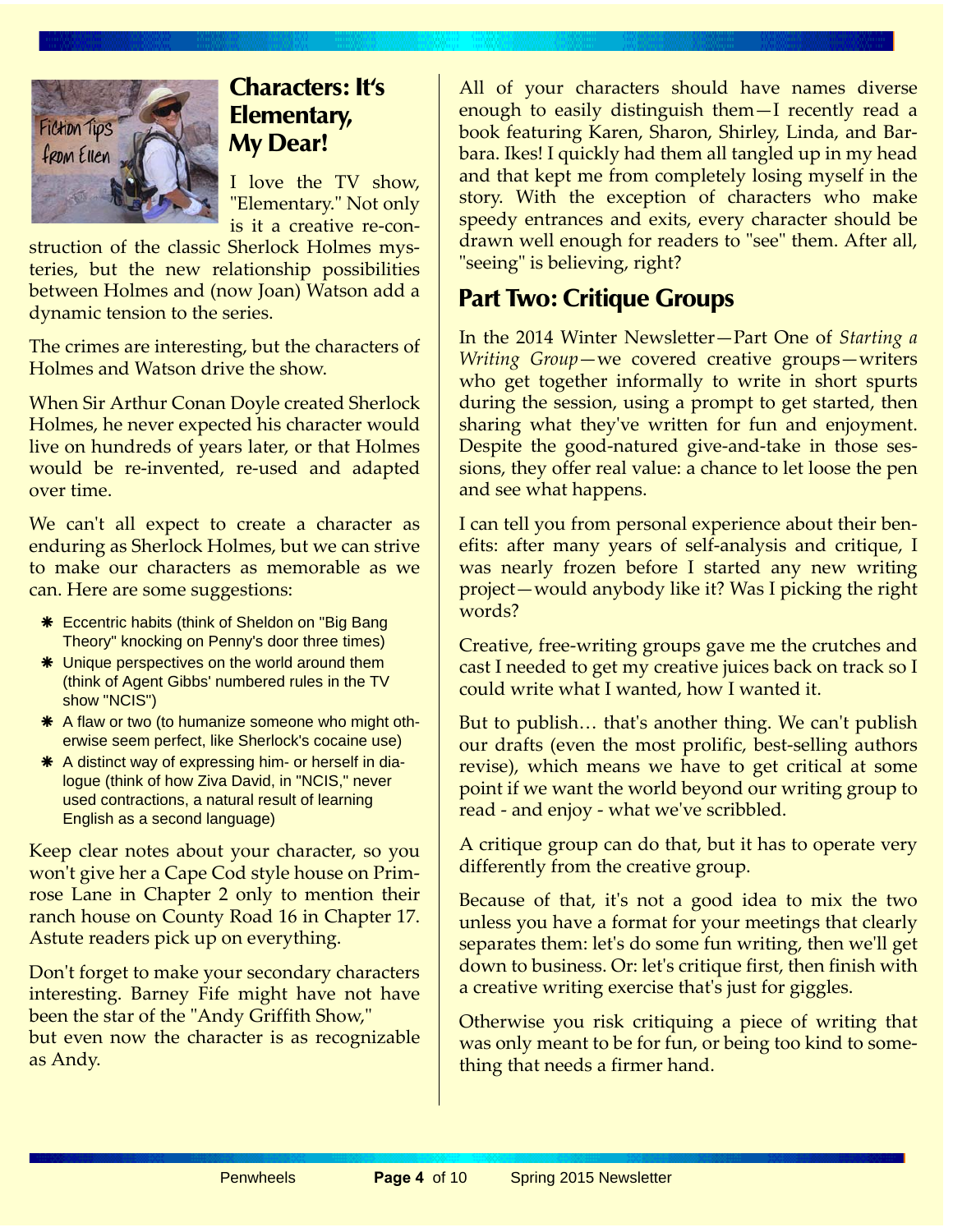### **Purpose of Critique Groups**

There's only one reason to convene a critique group: because writers want honest yet constructive feedback on their work. Writers who only want praise should be told they would do better to show their work to spouses and friends, rather than attend a critique group.

Often writers want to publish and know they need more eyes and minds on their manuscripts before the article, essay, poem, story, novel, memoir or other piece of writing will be ready for readers.

Some writers might want the group to help them improve their skills, and publication isn't a goal for them. It's important in the first meeting to find out what the individual members want from the group so everyone can respond appropriately.

As new members come into the group, find out from them what their goal is. And don't be upset if someone just wants to help critique without offering their own writing for response —you might have the gift of an excellent editor in your midst.

Do beware of the risk of the "blind leading the blind." If members in the group are hoping to share insights into publishing but no one has been down that road before, you should consider inviting published authors or editors to the group as guests to fill any gaps.

Researching online might help, but a lot of misinformation soars through cyberspace, so you should figure out how you're going to verify what you're finding online.

#### **Structure**

Most critique groups have a system of determining who will "offer up" a manuscript for feedback and how it will be delivered. This varies, depending on the group —decide what will work best for yours.

Regardless of the method, the writer should alert the group as to what they need: will they want feedback on the general flow of the story? The organization of the article? Or do they want a complete critique—everything from organization and general flow to sentence structure and punctuation?

Is the writer submitting a draft or something more polished? If it's a draft, then those giving feedback need to understand the manuscript won't be error-free, and finding those boo-boos might not be the point of the feedback.

I can't stress how important it is to establish how your group handles this, and how essential it is that the group abide by the process you decide to follow. Nothing makes your group deteriorate faster than ignoring what your fellow members want from you just because you think they need something else.

Some groups e-mail manuscripts (or post them online via a closed forum) to each other at some point prior to the in-person meeting, and it's everyone's responsibility to have the manuscript read and comments prepared before the group meets to make things most efficient. In my experience, this is the best option.

If every member prints a copy of the manuscript, makes notes on the copy, and delivers those copies to the writer during the in-person session, the writer has the benefit of referring to those notes later, as well as getting immediate comments during the in-person session. It's more work, to be sure, but it's also most beneficial for the writer—and that's what the group is all about, right? In some groups, writers come with a copy of their work and read it to the group; members then comment and respond.

I'm not a fan of this method because this isn't a "listen and respond" group, it's a writing group. How can you provide any real help without seeing the actual manuscript? The only exception I can think of for reading a manuscript for feedback is poetry: reading can give the poet and listeners a feel for the rhythm of the language. Even then, the poet should provide a printed copy so everyone can see the poem on paper.

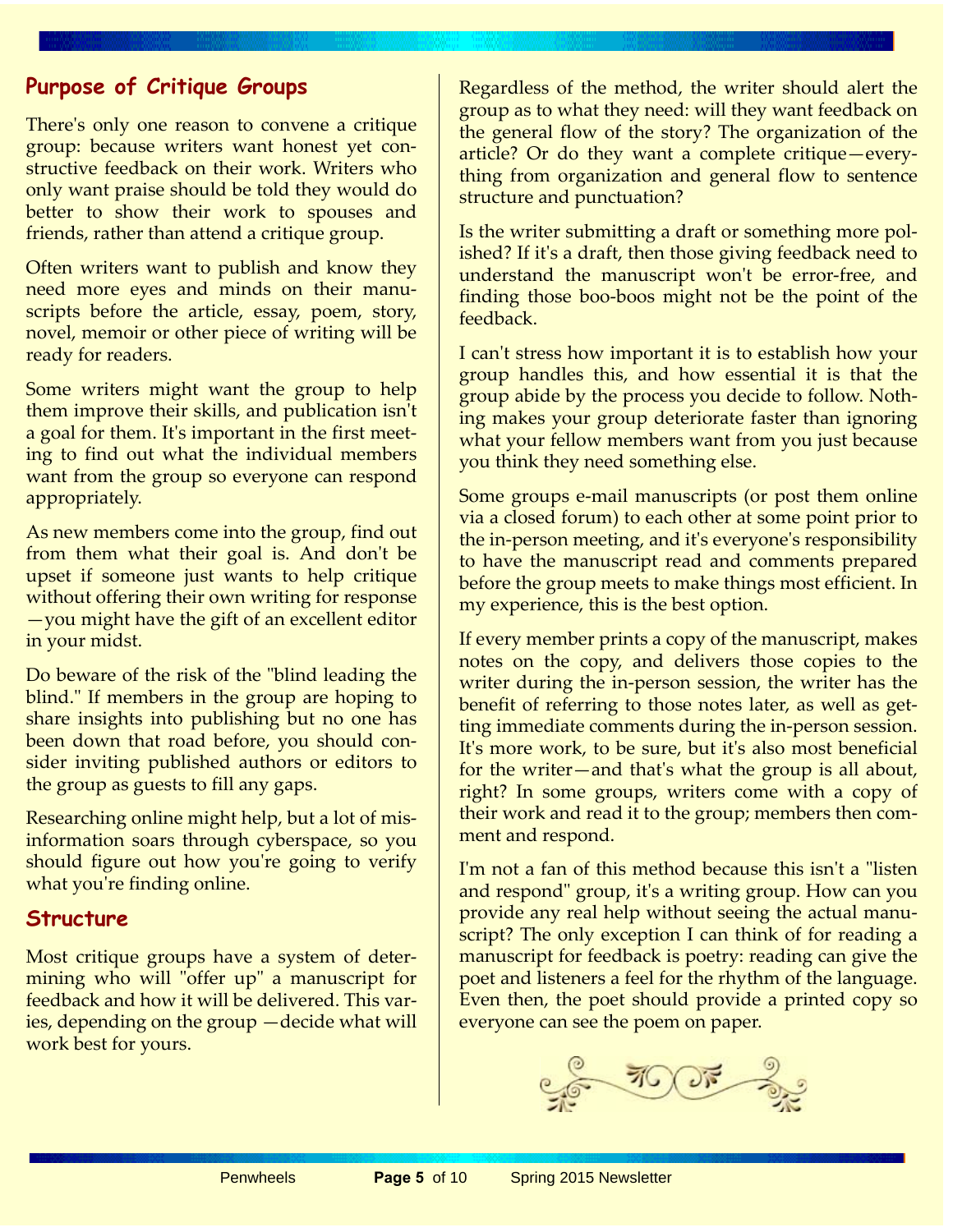## **Rules for a Writing Critique Group**

Unlike the creative group, which has just a few rules, a critique group must be more structured and disciplined - just as writing itself must be structured and disciplined.

You might have more rules to suggest, but here are a few essentials:

#### *When giving feedback*:

- **1.** Start with the positive. Every piece of writing has at least one thing you appreciated—a scene that captivated you, a description that made something come alive for you, a character or piece of dialogue that made you laugh, an idea in an article you would have never thought of so focus on that to start with.
- **2.** Over time, help your fellow group members see what they consistently do well and you'll bolster their confidence in that area.
- **3.** Be honest, but be kind. You don't have to be brutal when you tell someone the truth. If you don't deliver your feedback with compassion for the writer's struggle to get it right, then you'll only alienate that writer—and possibly lose that group member.
- **4.** Try to separate the writer from his/her writing. You can only deliver honest feedback if you can be objective.
- **5.** Keep your comments focused on the problem, not solutions: "Near the end of the story, when John suddenly drew that gun, I was surprised because I didn't know he had a gun and nothing about him suggested he would know how to use one." Don't say, "You should tell us John has a gun and target practices—right here on page three is the perfect place to do that."
- **6.** Be specific. If you never felt rooted in a story, let the writer know the setting wasn't clear to you, or the sensory detail didn't bring the setting to life for you.
- **7.** Offer suggestions ONLY if the writer wants them. Usually it's best if the writer decides what to do to iron out any flaws because it's their work, not yours. If you're burning to tell the writer what to do, then ASK FIRST if they'd like

suggestions on what to do, and don't be offended if the writer says, "No thanks, I know what I need to do."

- **8.** Encourage the writer. Even if the group and writer have determined this piece needs to go in the recycle bin, find something to bring the discussion back to the positive.
- **9.** If you see something that can be salvaged in the piece, speak up. "Have you thought about taking this point in your article and developing it independently?" or "This character, though, has real possibilities. Have you thought about dropping him/her into another story?"
- **10.** Remember that everyone is learning. Even the most experienced writers will tell you they're still learning the craft. Grant everyone the patience you'd want from them.

#### *When submitting work to the group*:

- **1.** Tell the group the status of the manuscript: draft or nearly done?
- **2.** Tell the group what you need from them. Do you want them to see if it's coherent? Well-paced? If the punctuation is correct? If you prefer to get their general reaction without revealing where you think it's weak, that's okay. But if it's a draft and you don't need them to correct all of your commas yet, tell them that so they won't waste their time on something you don't yet need.
- **3.** Try not to get defensive. It's natural to jump to the defense of something close to you when you feel it's under attack, but if you try to fend off every comment, you won't benefit from the feedback you're getting. Take deep breaths. Let the other members of the group talk. Hear them out. They just might be onto something.
- **4.** Ask questions. If you're truly unclear about something someone said, probe for more detail from them.
- **5.** If they've made a broad statement (for example, "This scene just didn't work for me,"), ask for specifics: What about the scene was weak—was the setting unclear? Or maybe the dialogue didn't seem realistic? Could you be a bit more specific?"
- **6.** Thank the group. You've given feedback, so you know how much time it takes for someone to thoughtfully read and comment on a piece of writing. Let them know how much you appreciate their taking the time and providing their input.

This isn't an exhaustive list - many more variations of such groups exist, and other rules have been adopted among them. Your group will likely shift and adjust, dropping some rules and taking on others as needed.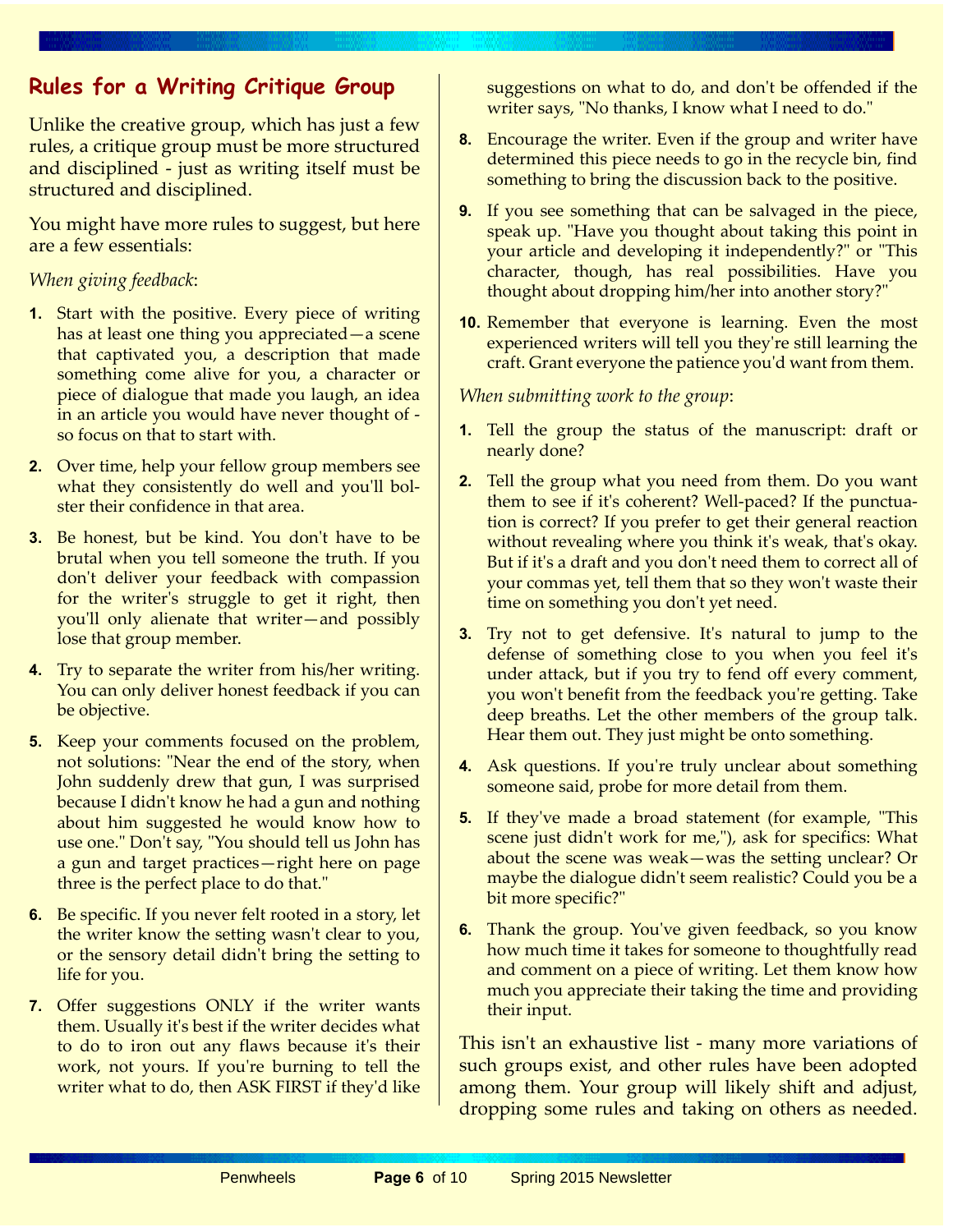Agree on the group's purpose, its basic rules, then abide by them, and the group will bring you satisfaction and fulfillment—and friendship!

And on the forum: Have you been in a writing group? What worked for you? Tell us about your experiences on the Penwheels forum at RVillage.com.

**Ellen Behrens** is listed in *Who's Who in America*, *Who's Who in American Women*, and *Who's Who in Education*.

Ellen Behrens' short stories, articles, essays, and reviews have been widely published. Her published books include the novel *None But the Dead and Dying* and the short story collection *Road Tales: Short Stories About Full-Time RVing*.

Her newest novel, [Pea Body,](http://www.amazon.com/Pea-Body-Ellen-Behrens-ebook/dp/B00KMU32OO) is the first in a series featuring characters Walt and Betty Rollin, full-time RVers who solve mysteries as they travel the country.

[Go to w](http://www.ellenbooks.com)ww.ellenbooks.com for descriptions of her books and links to her blog, or e-mail her directly at ellenbehr@aol.com—she loves hearing from fellow RVers and writers!

### **Park of the Sierras Welcomes Penwheelers**

When you come to *SKP Park of the Sierras*, please visit the Writers Group which meets on Mondays at 1:30 in the library. The usual format is to briefly share something about what's happening in our lives, to read a short piece that we've written over the past week from the prompts given the previous week (or anything else or nothing at all) and then to write a short piece from prompts and read them.

To me, Park Sierra is the most beautiful RV park in the Escapees network. It's nestled among the black oaks and red manzanitas decorating the rocky slopes of the Sierra foothills, and it's only a twenty-five mile drive from the park to the south gate of Yosemite.

The RV sites are designed, not in typical cookie cutter fashion, but rather respecting the contours of the rolling landscape. You will see squirrels, acorn woodpeckers and Gambel's quail. If you're lucky you'll spot a deer, a hawk, a bobcat or a coyote. Maybe you'll want to take a hike in the undeveloped "back forty" across Coarsegold Creek. And there are lots of social activities in which visitors are always welcome to participate.

Take advantage of the special one-time deal for Escapees in 2015: stay four nights and get an additional three nights free. Call ahead for reservations and mention the promotion when you check in.

**Terry Hager**, SKP #48315, terryahager@gmail.com

## **Free eBooks**

Always on the lookout for free eBooks? Try these four sites that have truly free books, no strings attached. For more information, click [here](http://the-digital-reader.com/2014/03/16/5-sites-with-truly-free-ebooks/).

- **Project Gutenberg** ([gutenberg.org](http://gutenberg.org)) is one of the longest-running resources for free eBooks in many formats, and it currently has over 46,000 free books to choose from.
- \* [Archive.org](http://archive.org) has set itself the goal of backing up the internet and all content everywhere, so it has a few more titles than that ... by about 6 million or so.
- **\*** The [Online Book Page](http://digital.library.upenn.edu/books/)) at the University of Pennsylvania is an index of some 2 million eBooks that can be found online.
- Library eBooks: Thanks to Amazon's close integration with **OverDrive**, you can check out library eBooks and load them on to your Kindle.

### **Convert Any Book To Kindle**

Use Amazon's [Kindle Personal Documents Service](http://www.amazon.com/gp/help/customer/display.html?nodeId=201124320) to convert other file types to your Kindle. Read the details carefully to avoid any fees during the transaction.

This free service converts the eBook to Kindle format and adds it to your account. It does not work with DRMed files.

Use the eMail address associated with your account to eMail documents which Amazon converts into eBooks for you. To avoid fees, use your Internet connection to send and receive these files.

There is no fee as long as you do not use Whispernet from your Kindle or to your Kindle. Amazon attempts to deliver the document via Wi-Fi. If Whispernet is the only option, it generates a fee of \$.15 per MB domestic.

#### **To set your personal documents charge limit:**

- Go to *Manage Your Content and Devices*, and then select the **Settings** tab.
- Select *Edit Whispernet Delivery* => **Options**.

**Tip**: The option to edit your Whispernet delivery options only appears if you have a Whispernet-ready device registered to your account.

 Enter your preferred charge limit (per document), and then click **Update**.

File Types Accepted: Doc, Docx, HTML, Text, JPEG, GIF, PNG, BMP, PDF.

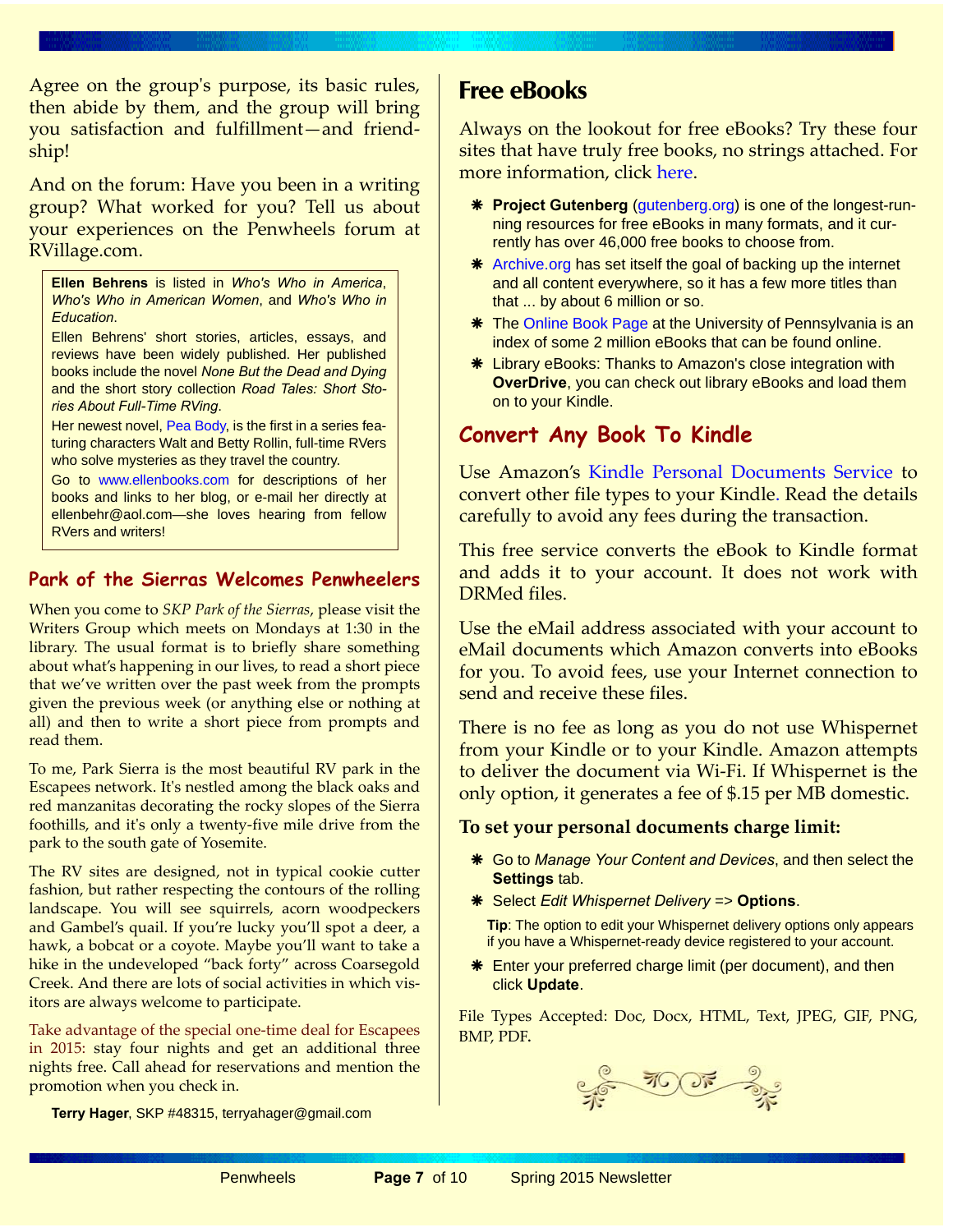## **How I Discovered Workamping**

*by Mary Klinger, Penwheels Member*

While on a voluntary layoff in 2003, my husband and I bought a 1984 Fleetwood Southwind along with a tow dolly. I was an RVing novice but my husband had some experience camping in a truck camper and a fifth wheel. We had no experience as workampers or even really understood the concept.

This was a wonderful whirlwind trip. We saw Rocky Mountain National Park, the Grand Tetons, Yellowstone, and several other stays in Montana while we toured Great Falls. On the way home we stopped by Glacier National Park, Mount Rushmore and the Badlands National Park. We were on the move!

We had no clue that we might stay at places longer to explore and actually get immersed in the landscape and surroundings. We had a fabulous time. This trip came to a close because my sister from New Jersey was coming to Oklahoma for a visit; so the RV trips were put on hold for a while.

On the move again, we decided to go to Red River, New Mexico. At an RV park there, the owner/manager told us if we wanted to stay the summer we could work in the office.

Hmm, this sounded somewhat interesting, but we were pretty busy sightseeing. One of the guys who worked in the office also drove jeeps and took people on tours of the mountain. He said he loved it there.

We stayed a couple of nights in the forest at Elephant Rock Campground, west of Red River, New Mexico. There I actually met a bona fide campground host and found out what a campground host does.

She was a Registered Nurse and said she had burned out at her nursing career. She explained that she and her husband brought their fifth wheel here and took care of this campground and a few others.

She said it consisted of cleaning the campsites, fire pits, supplying the outdoor facilities with toilet paper and collecting money. This was all she had to do to live in a wonderful setting for the season. To me this sounded very interesting.

Now, that doesn't mean I knew much about workamping, but a seed had been planted. I decided that it would be a great thing to do when I got older and retired.

We still had a lot of traveling to do. We returned home and planned a trip back East. This trip was to see my sister in New Jersey, visit Skowhegan, Maine, my husband's birthplace and then go to the American Dietetics Association Convention in San Antonio, Texas then home.

Another whirlwind tour, we were gone about a month. Then I got a real job in January of 2004, and it was back to regular work.

As we learned more about the RV lifestyle I started getting RV books to read. One book that I read was Jamie Hall Bruzenek—*[Support Your RV lifestyle: An Insider's](http://workamper.com) [Guide to Working on the Road](http://workamper.com)*. This whetted my appetite.

Finally in 2011, my husband and I went to the Workamper Rendezvous in Heber Springs, Arkansas and learned all about workamping. It was great!

Now in 2015 we secured a volunteer position at Farragut State Park in Idaho as museum hosts. We are so excited. Our workamping position begins in May, 2015 on Lake Pend O' Reille, the fifth deepest lake in the US, a former Navy training base.

This is our experiment into the workamping lifestyle. This is our chance to see how we like sitting in one location for the duration of the summer months and how we interact with the touring public. This is something we looked forward to for several years! Yippee!

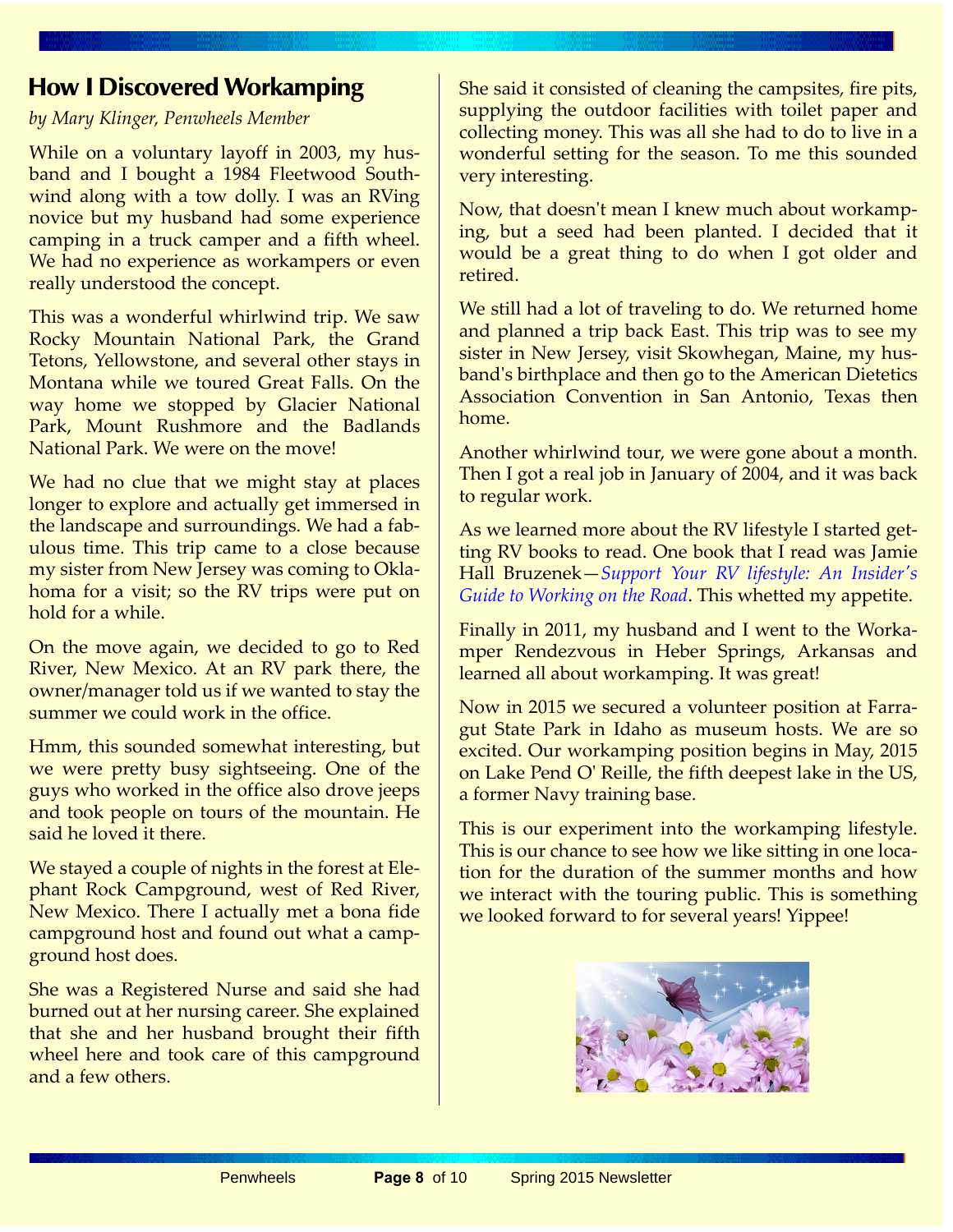# **Membership Corner Receipt of CARE Donation**

|                 | Thursday, January 08, 2015 |                                                                        |         |                                                                                                                                                                                  |
|-----------------|----------------------------|------------------------------------------------------------------------|---------|----------------------------------------------------------------------------------------------------------------------------------------------------------------------------------|
|                 |                            |                                                                        |         |                                                                                                                                                                                  |
|                 |                            |                                                                        |         | Eucases                                                                                                                                                                          |
|                 |                            |                                                                        |         |                                                                                                                                                                                  |
|                 | Penwheels Newsletter       |                                                                        |         |                                                                                                                                                                                  |
| Joanne Alexakis |                            |                                                                        |         |                                                                                                                                                                                  |
|                 | 140 Rainbow Dr. # 4093     |                                                                        |         |                                                                                                                                                                                  |
|                 | Livingston, TX 77399       |                                                                        |         |                                                                                                                                                                                  |
|                 | Dear Penwheels Newsletter. |                                                                        |         |                                                                                                                                                                                  |
|                 |                            | contributions to CARE which you have made from 1/1/2014 to 12/31/2014. |         | THANK YOU for your contribution to CARE. All our present and potential residents<br>appreciate your generosity. For your information, we are providing you with this list of the |
| Date            | Amount                     | In the name of                                                         | Chapter | Organization                                                                                                                                                                     |
| 10/12/2014      | \$300.00                   |                                                                        | NA      | Penwheels Newsletter                                                                                                                                                             |
|                 |                            |                                                                        |         |                                                                                                                                                                                  |
| Total: \$300.00 |                            |                                                                        |         |                                                                                                                                                                                  |
|                 |                            |                                                                        |         |                                                                                                                                                                                  |
| Sincere thanks, |                            |                                                                        |         |                                                                                                                                                                                  |
| Russell Johnson |                            | humall formor                                                          |         |                                                                                                                                                                                  |

Escapees CARE, Inc. is a 501 (c) (3) non-profit organization. Since no goods or services<br>were provided in return for your contribution, the full amount of your contribution is tax deductible.

### **Financial Statement for 2014**

**PENWHEELS BoF Financial statement for 2014** Balance January 1, 2014 \$470.63 Income Jan 1 - Dec 31 \$60.00 Expenses Jan 1 - Dec 31 (\$165.08) (photocopying newsletters, postage, membership refund) CARE donation (Oct.11) (\$300.00)

Balance December 31, 2014 \$65.55 Number of members on Jan. 1,  $2014 = 49$ Number of members on Dec. 31,  $2014 = 39$ Submitted by Joanne Alexakis, SKP #19367 Penwheels BoF membership coordinator Submitted - January 1, 2015



## **News From the Publishing Industry**

#### **Permuted Press Abruptly Changes Author Contract**

Long considered by some to be a shifty operation, Permuted Press has survived and even thrived in the self-pub boom by being able to offer at least one thing that is still difficult for self-published authors: getting books into physical book stores (in the US, at least).

Alas, that is no longer true. Over the past few days multiple authors have reports that Permuted Press has abruptly changed the contract they signed with authors. Permuted is dropping the print edition for most of the books they have in the pipeline, and they're also pushing publication dates back by 5 months or more. The two worst problems were the "exclusivity" clause which stated that authors were not even allowed to TALK to anyone else about other projects outside of the ones they were contracted for. The authors had to give this press first refusal on EVERY project that they were even considering going forward.

Read the rest of the story [HERE.](http://the-digital-reader.com/2014/10/15/permuted-press-drops-print-production-delays-release-schedule-demands-authors-pay-get-contracts)

#### **Kindle Scout Program**

Authors can submit their full manuscripts of 50,000 words or more (including cover art, various metadata items, and an author photo), about 5,000 words of which are posted on the Kindle Scout website for a 30 day "campaign." Readers can then browse books and nominate their favorites. If a manuscript they voted for gets published, they receive a free eBook.

- \* Amazon provides no editing, copy editing, proofreading, or cover art/illustration. The book is published exactly as submitted by you.
- \* Submissions are exclusive for 45 days from the date you submit your manuscript. No shopping your book elsewhere during that time.
- \* Submitted manuscripts must meet content and eligiblity guidelines. Currently, only Romance, Mystery and Thriller, and SF/ Fantasy are eligible.

[*Editor's Note*: If the promise of Kindle marketing sounds interesting, it is not actually a promise.

"Kindle Press books are enrolled and earn royalties for participation in the Kindle Owners' Lending Library and Kindle Unlimited as well as be eligible for targeted eMail campaigns and promotions." "Eligible" means that your book qualifies, but not guarantees promotion.]